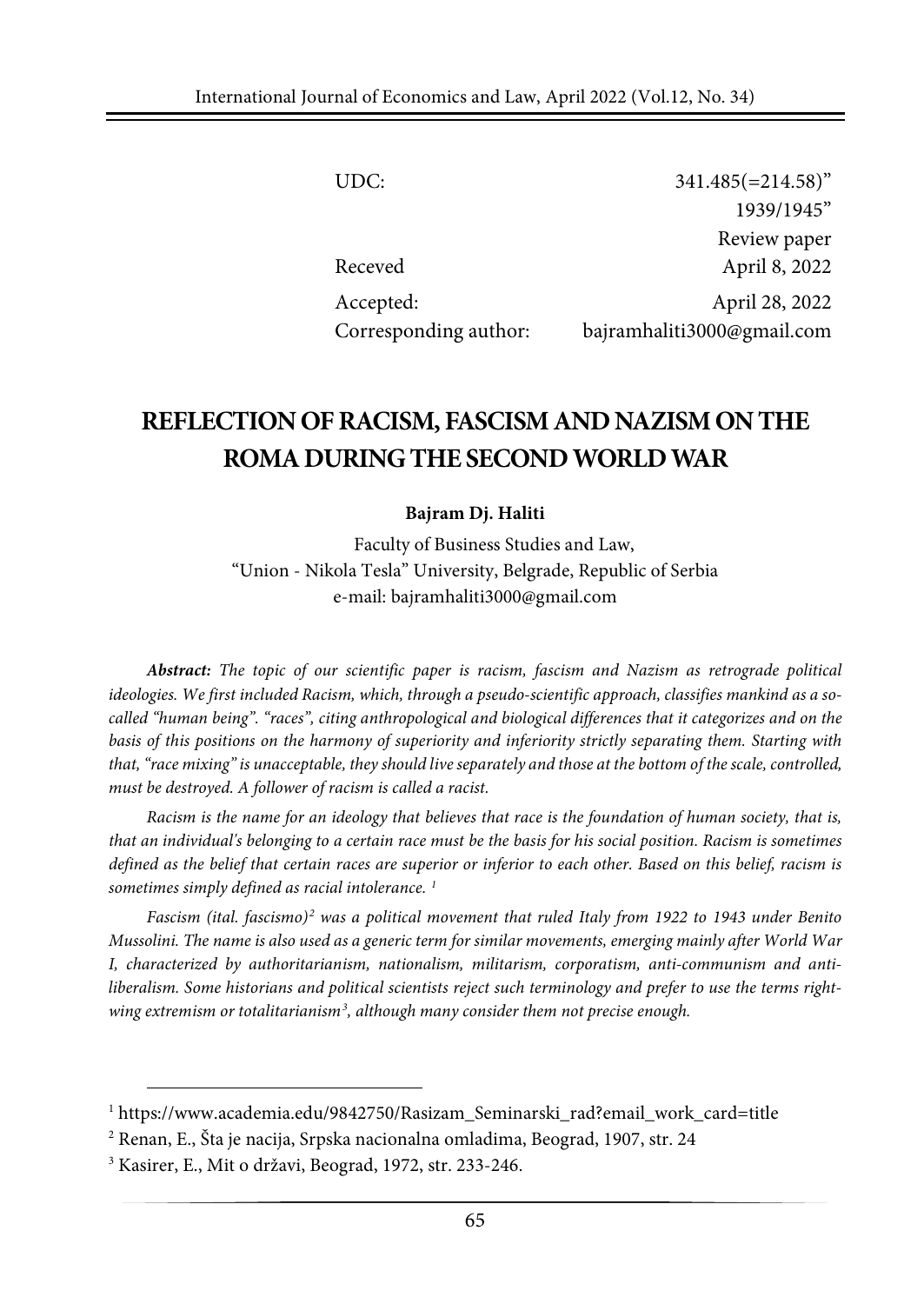*Nazism or National Socialism (German: Nationalsozialismus) refers mainly to the totalitarian ideology and practice of the National Socialist German Workers' Party (Nazi Party, German Nationalsozialistische* Deutsche Arbeiterpartei or NSDAP for short) led by Adolf Hitler. Nazism is also called the policy adopted and implemented by the German government in the period from 1933 to 1945, a period which in German history *is still called Nazi Germany or the Third Reich. [4](#page-1-0)*

*The Ustashas, officially the Ustashas - the Croatian Revolutionary Movement, were a Croatian fascist ultranationalist,clerical and terrorist organization founded by Ante Pavelićin 1929 in Italy. The organization was at the head of the Independent State of Croatia, from April 1941 to May 1945 [5](#page-1-1)*

*Keywords: Racism, Nazism, Fascism, Ustashaism, Joseph Arthur De Gobino, Houston Stuart Chamberlain, Benito Amilcare Andrea Mussolini, Alfred Rosemberg, Adolf Hitler, Ante Pavelić*

#### **1. RACISM**

#### **1.1. The notion of racism**

In general, racism is a political, social and cultural belief, attitude and action, but also a doctrine of racists. And racist is a common name for all people who pretend to be pure race and who, by absolutizing the values of their race, underestimate the value of other races or, ultimately, advocate rule over others until their extermination (genocide).

It is believed that the term "race" was introduced into the natural sciences by Georges Buffon as a strictly biological concept that means: human knee, family lineage and the like. The word "race" itself comes from the Latin word radij, meaning root. There are also interpretations according to which this word originated from the old German noun reiz with the meaning: line, direction. In the English dictionary - which is one of the most influential today - this expression first appears during the 17th century. And in the language of German science and philosophy, it was introduced by Leibnitz in 1700, in the sense of generation, and Kant, in 1775, gave it the modern meaning of "race of the human population", ie distinguishing people based on their innate physical characteristics.

<span id="page-1-0"></span><sup>4</sup> Sr.wikipedia.org/sr-ec/Nacizam

<span id="page-1-1"></span><sup>5</sup> Sr.wikipedia.org/wiki/Ustaše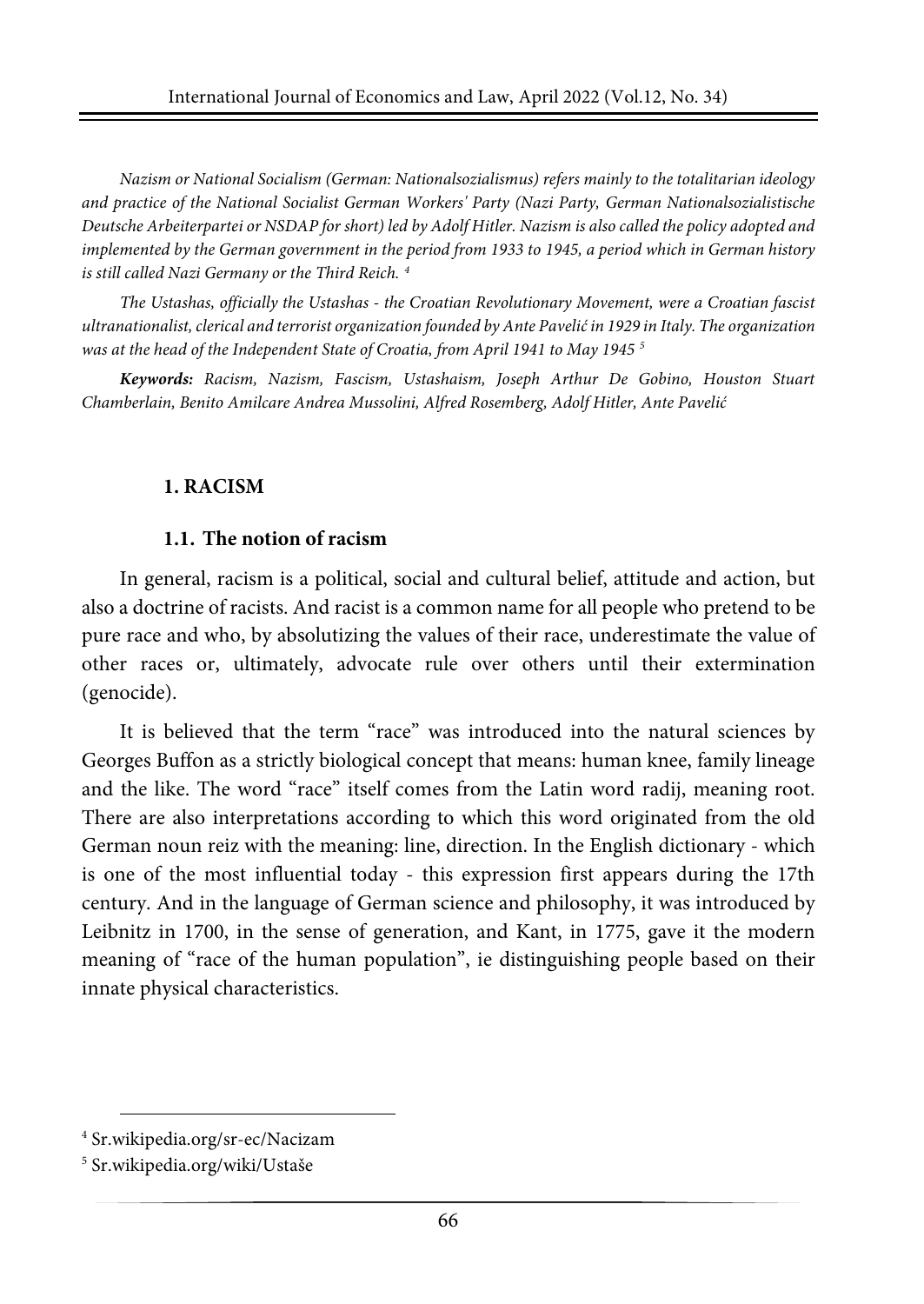With the discovery of the objectively existing biological conditionality of different groups within the human species, the prevailing opinion in science is that all people, according to the biogenetic classification, form one species - homo sapiens.

Although it has been scientifically proven that there are no "pure" races - which is sufficient evidence for the unscientific and illusory nature of all racist teaching - this teaching is still influential. When it develops into a ruling ideology and policy, it enables the activation of the powerful energy of human destructiveness. Thus, for example, during the Second World War, extremely wild forms of hatred and destruction of peoples and "races" were manifested. This, in turn, hasintensified efforts to develop and defend the idea of equality between races and ethnic groups.

Racism is an anti-scientific, relational ideology that justifies class and nationalist goals with various biological and human characteristics, ie the human race. Such a determination, even if it is ideologized, is burdened by not recognizing any natural and biological bases of social differences, that is, by not understanding the relationship between the individual and society towards nature. Basically, similar one-sidedness is manifested in modern non-Marxist social sciences, for which, after all, racism is a form of xenophobia, an increase in social intolerance caused by socio-status dissatisfaction.

## *Joseph Arthur de Gobino*

Joseph Arthur comte de Gobineau (July 14, 1816 - 1882) was a French diplomat, philosopher and sociologist and the founder of racism. This French aristocrat is remembered for contributing to the theoretical basis of racism by promoting the theory of "race" and glorifying the Aryan race as superior and ruling. Through his Essay on Human Race Inequality, he argues that the division between aristocracy and plebs is natural, and that the difference is that aristocrats inherit more Aryan genetic traits because of minor interbreeding with inferior races.

Gobino's writings were quickly praised by white racists, Americans who support slavery, such as Josiah C. Nott and Henry Hotze (Josiah C. Nott and Henry Hotze), who translated the book into English. They left out about 1,000 pages of the original book, including those passages that negatively describe Americans as a racially mixed population.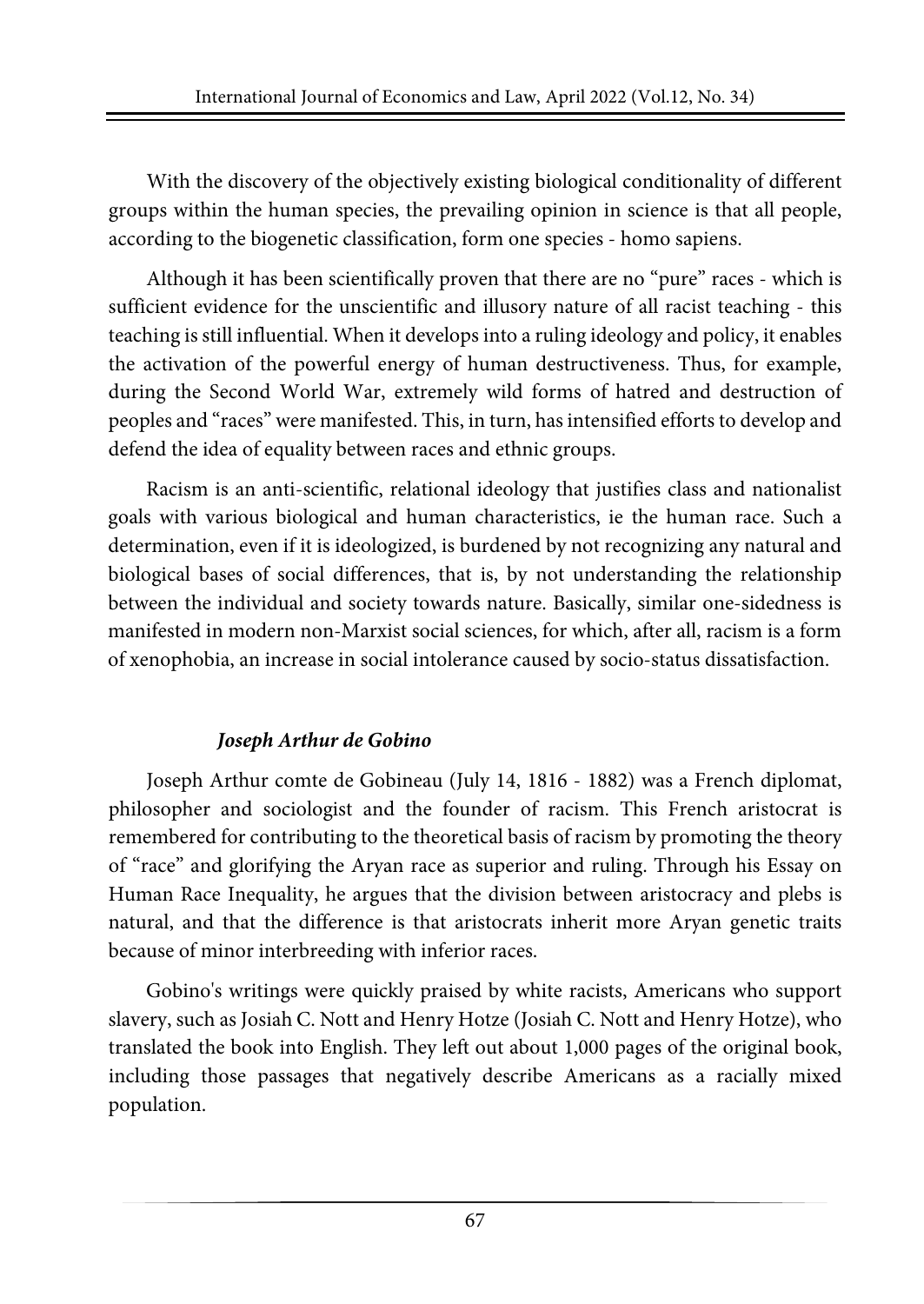His actions also influenced followers of Gombinism, such as Richard Wagner, Wagner'sson-in-law Houston Stewart Chamberlain, and Romanian politician Professor A. C. Cuza and the leaders of the Nazi Party, who later subsequently edited and republished his work.

He tried to prove that certain races are significantly different from each other not only physically, but also spiritually, and that their mixing causes declines in development. In fact, Gobino could not accept that Blacks and Yellows belong to the same human family as Whites.

#### *Houston Stewart Chamberlain*

William J. Shearer (William J. Shearer) and Roderick Stackelberg, authors who analyzed the emergence of racism and later Nazism, highlight Houston's Stuart Chamberlain as one of the most important intellectuals to influence the formation of a Nazi worldview. Shearer points out that Nazi-oriented writers in the 1930s and 1930s were the most prominent writers in the world. In the 19th century, they considered Chamberlain the "spiritual founder" of Nazism.

## *Hans Michae Frank*

Hans Michael Frank (June 23, 1900 - October 16, 1946) claimed that Hitler had read Chamberlain while he was in Landsberg Prison from 1923 to 1924. In any case, Chamberlain recognized the similarity of his ideas with Hitler's ideas on interracial struggle, eugenics, and anti-Semitism (see Chapter Six). After their meeting in Bieret (Bayreuth) in October 1923, in 2013, a ill Chamberlain enthusiastically declared, "Germany has finally found a savior." Nevertheless, Chamberlain should not be seen as a pseudo-philosopher who made a crucial influence on Hitler's racial philosophy because Hitler called the Germans Aryans in his works, and Chamberlain - Teutonics. Rather, it's fair to say that Chamberlain's influence was mixed with the hypothesis of other racial theorists.

In his study entitled Hitler's View of the World, Eberhart Jekyll argues that in the post-1918 period, Hitler was still refining his ideas and even changing them in some respects (especially those related to foreign policy) when he wrote the book My Struggle.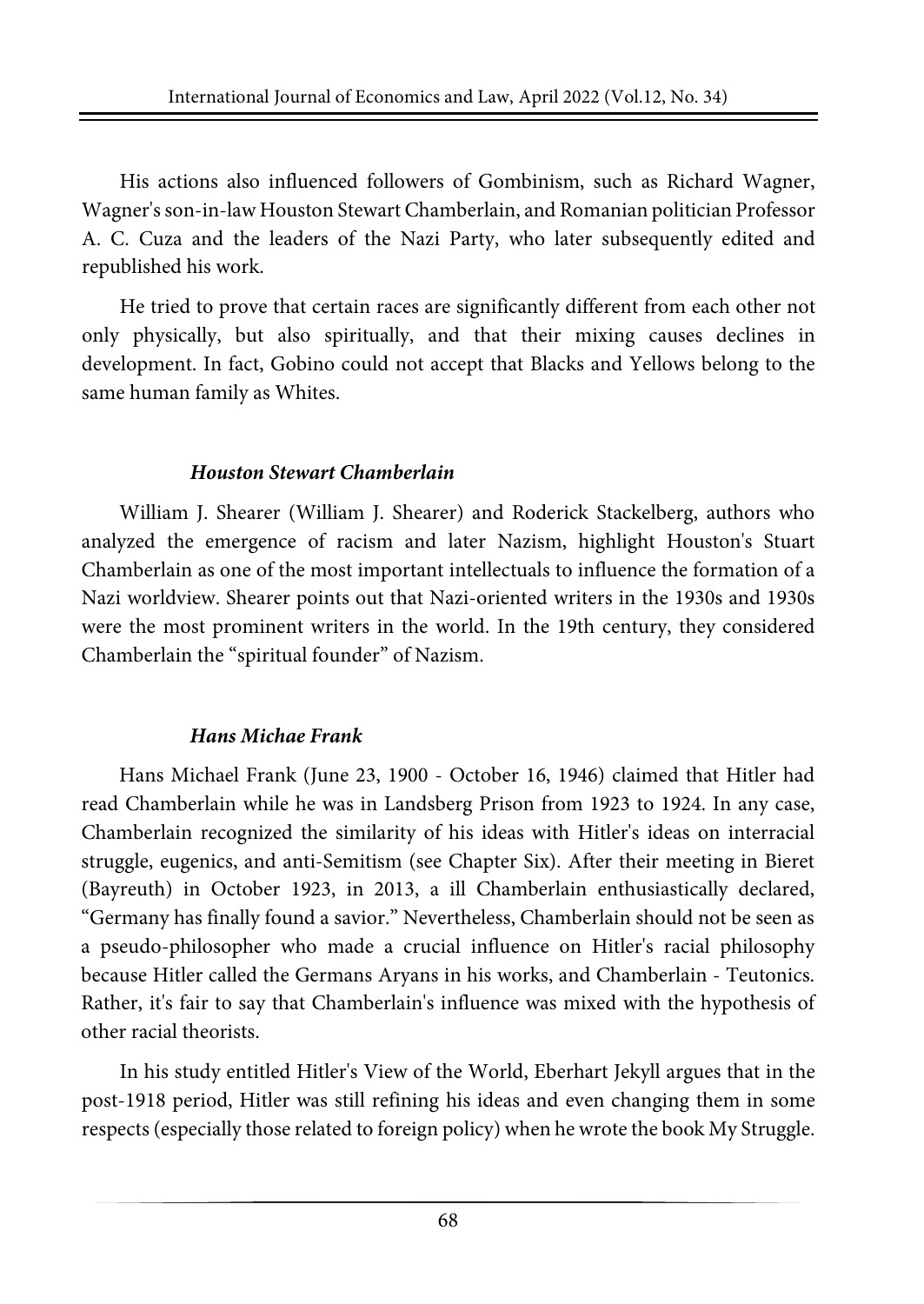## *Bertrand Russell*

Bertrand Russell (Trelek, May 18, 1872 – Pehnrinderjdrajt, February 2, 1970) - Numerous scientists who studied the emergence of racism and subsequent Nazism have adopted numerous theories about the influence of theorists and pseudo-philosophers who represented eugenics and "scientific racism" before hitler's advent. However, there is very little evidence for them. Bertrand Russell, among others, is thought to have influenced Hitler through his work "Political Geography" because he used the term Lebensraum (nem. Lebensraum — "living space") attributed to Russell. Hitler justifies the views expressed in my struggle when it comes to interracial struggle and the need for expansionism.

There will hardly ever be a scientific hypothesis about an individual or group of pseudo-philosophers who have made a crucial impact on the formation of Hitler's doctrine defined in My Struggle. Rather, it can be found, based on comparative analyses, that it is an evolutionary process of racist theory contributed by numerous pseudophilosophers from the mid-19th century to the emergence of Hitler, which gives it its final form and moves to implement and reshape civilization.

## **2. FASCISM**

## **2.1.Appearance and characteristics**

The term "fascism" and the words and coins derived from it are used primarily to denote a kind of ideology, party, movement, regime, system and technique of control and government, which came to the fore in the period from the end of the First to the end of World War II. a period that some historians, such as Ernst Nolte, have described as the "era of fascism." An important characteristic and source of fascism is radical and authoritarian nationalism, and the basic goal of these ideologies, parties, movements and regimes was to establish complete (total) control "in the name" and in the alleged "interest" of the nation of the people (Volk) or the nation state. over all forms of social life, ie. totalitarianism, so that all national potentials are aimed at achieving the goals set by fascist ideology and the leader (Führer, Duce, Caudillo, leader).

In an effort to appropriate the tradition and glory of the Italian national movement, the leader of the Italian fascists, former socialist Benito Mussolini (1883-1945)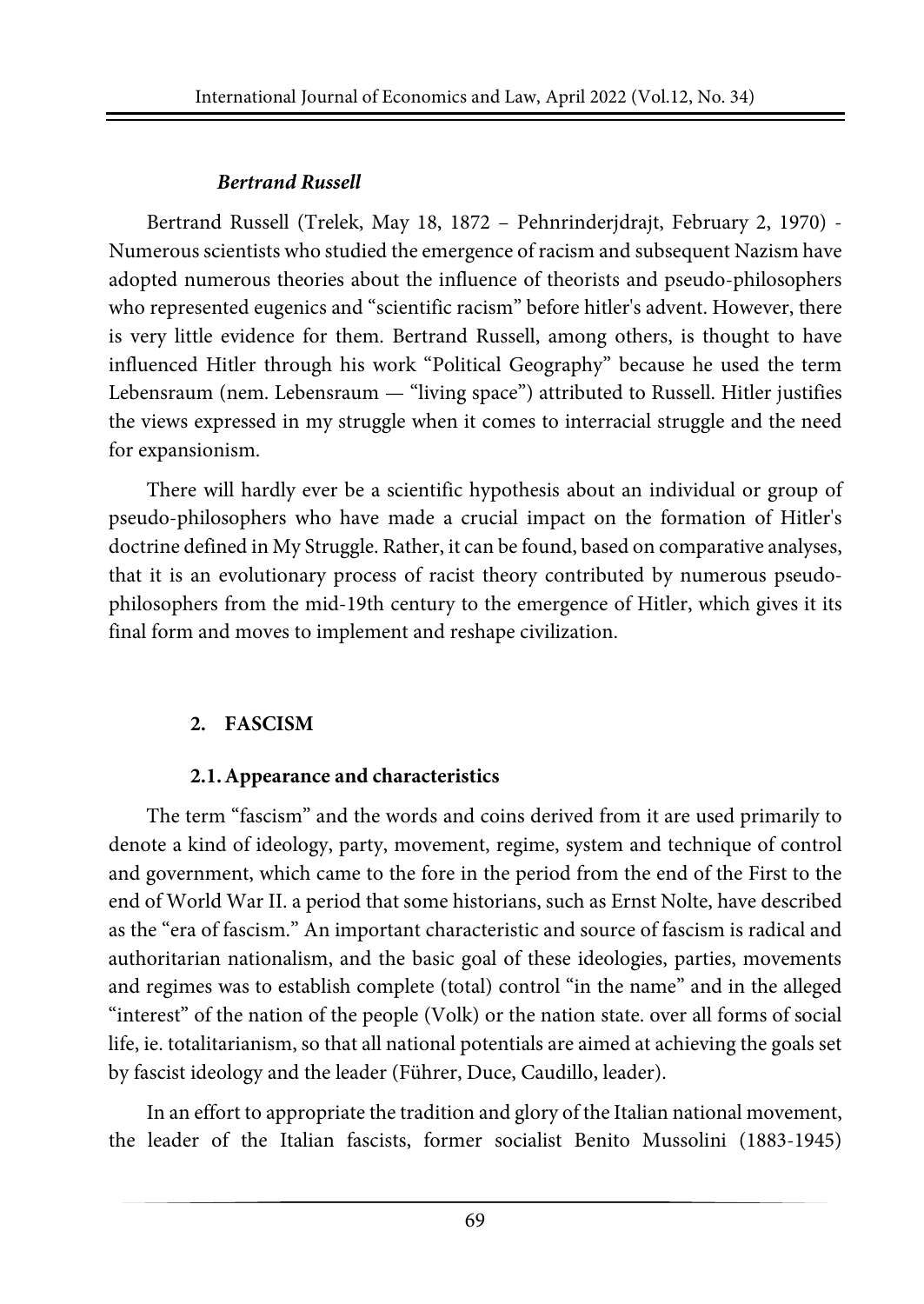organized his followers into fascists (alliances) which after uniting with the nationalists in 1921 he joined with the National Fascist Party whose members and supporters are called fascists.

From the very beginning, World War II was a conflict between democracy and fascism, and with the German attack on the USSR and the Japanese attack on the United States, these two great powers entered the anti-fascist coalition whose victories they decisively contributed to. Since fascism is not only a system of government but also an ideological-political movement, it is not a mere authoritarian regime and dictatorship, but also an ideology that offers certain conservative and sometimes radical authoritarian solutions to the problems facing the so-called. mass and industrialsocieties, that fascism was not eradicated by victory over it in World War II. The emergence of neo-fascist ideology, parties and movements, although without much influence, should not be underestimated as it seemed in the time after the First World War. Elements of populism that were very common in German and Italian fascism, in Peronism and Francoism, exist as a tendency in a number of modern regimes with ideological or religious platforms. [6](#page-5-0)

Mussolini aspired to make fascism an international movement, so he tried to organize a fascist international with occasional congresses.

## *Benito Amilcare Andrea Mussolini*

Benito Amilcare Andrea Mussolini was an Italian politician, journalist and leader of the National Fascist Party, who ruled Italy as Prime Minister from 1922 until his removal in 1943. He created a fascist state using personal charisma, absolute media control and the persecution of political opponents. He bore the title of duce (Italian: il duce - leader). Defeat in World War II led to the fall of Mussolini and the fascist regime.

In 1912, Mussolini was one of the leading members of the Italian National Directorate. The Italian Socialist Party, which was expelled from membership due to its opposition to the party's position on neutrality in the First World War. He laterfounded the fascist movement. After the march on Rome in October 1922, he became the

<span id="page-5-0"></span><sup>6</sup> Stanovčić, V. Enciklopedija političke kulture, Politika, Beograd, 1993. p. 319-320.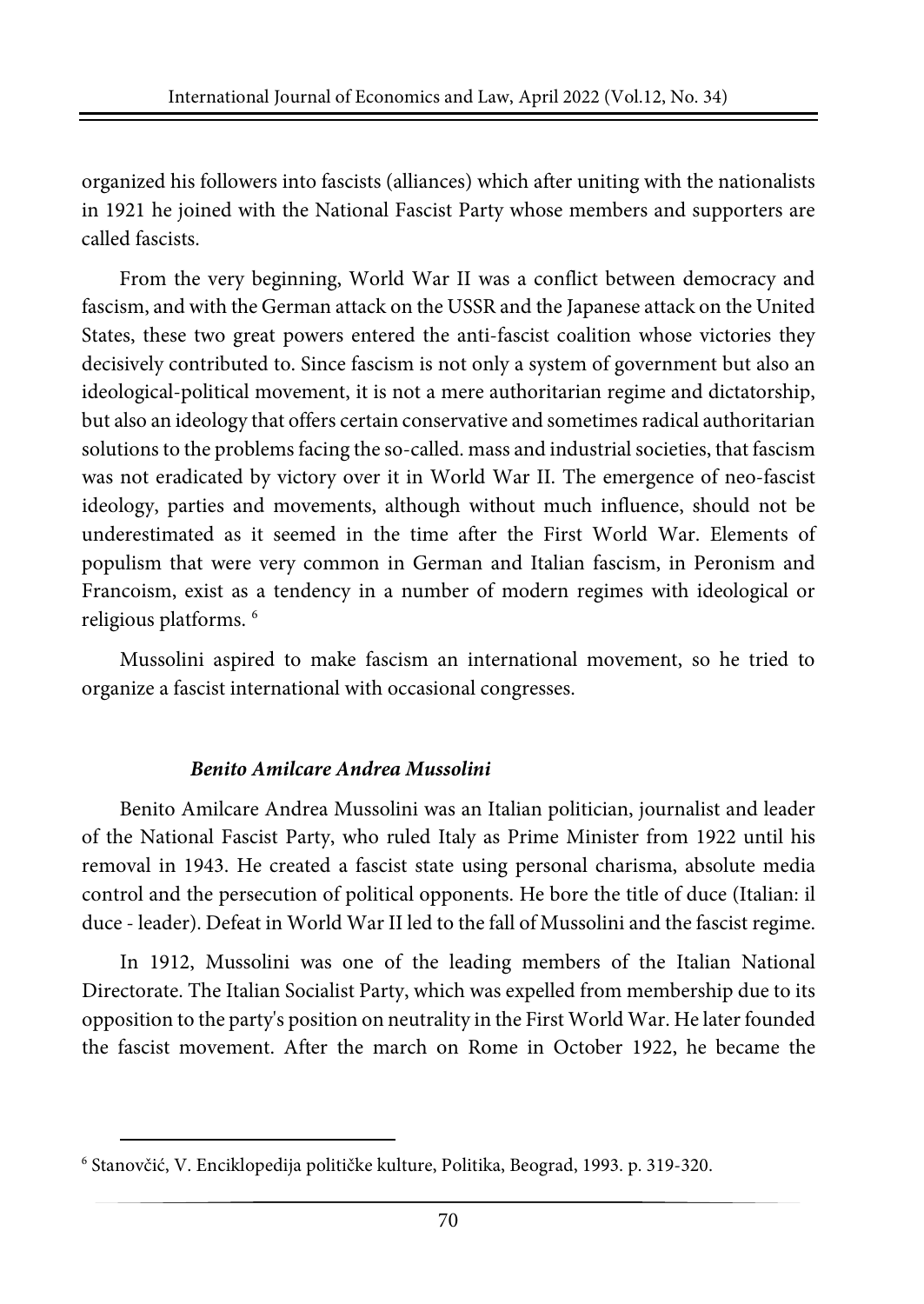youngest Italian prime minister in history until the appointment of Matteo Renzi in February 2014.

Mussolini tried to postpone the Great War in Europe from 1939 at least until 1942. Mussolini joined Hitler on June 10, 1940 and introduced Italy into World War II, although he was aware that Italy did not have the military capacity to wage a long world war against France. and the United Kingdom Mussolini believed that after the inevitable peace with France, Italy would gain territorial concessions from France and then concentrate its forces on a major offensive in Egypt, where the United Kingdom and the Commonwealth were numerically weaker than the Italians.

The war continued to be very unfavorable for Italy, so on July 24, 1943, shortly after the Allied landings in Sicily, the Grand Fascist Council voted against him, and the next day King Vittorio Emanuel III ordered Mussolini's arrest. On September 12, 1943, Mussolini was rescued from prison by a landing on Gran Sasso by German special forces. He then became the leader of the Italian Social Republic, the satellite regime of Nazi Germany in northern Italy. At the end of April 1945, when complete defeat was imminent, Mussolini tried to escape to the north, but was captured and liquidated by Italian partisans. His body was taken to Milan where he was hanged. [7](#page-6-0)

## *Alfred Rosenberg*

Alfred Rosenberg (Tallin, January 12, 1893 – Nurnberb, October 16, 1946) was a Nazi politician and prominent race theorist, one of the first members of the Nazi Party, Minister of the Occupied Eastern Territories. He was sentenced to death at the Nuremberg War Crimes Trials.

In 1929, he founded the Militant League for German Culture (Kampfbund für deutsche Kultur) and later the Institute for the Study of the Jewish Question, which attacked Jewish influence on German culture and studied Jewish history from anti-Semitic perspectives. In 1930 he published the book The Myth of the Twentieth Century (Der Mythos des zwanzigsten Jahrhunderts) in which he presented his racial, sociological and pseudo-historical ideas. The book, along with Mein Kampf, was the

<span id="page-6-0"></span><sup>7</sup> Sr.wikipedia.org/wiki/benito\_Musolini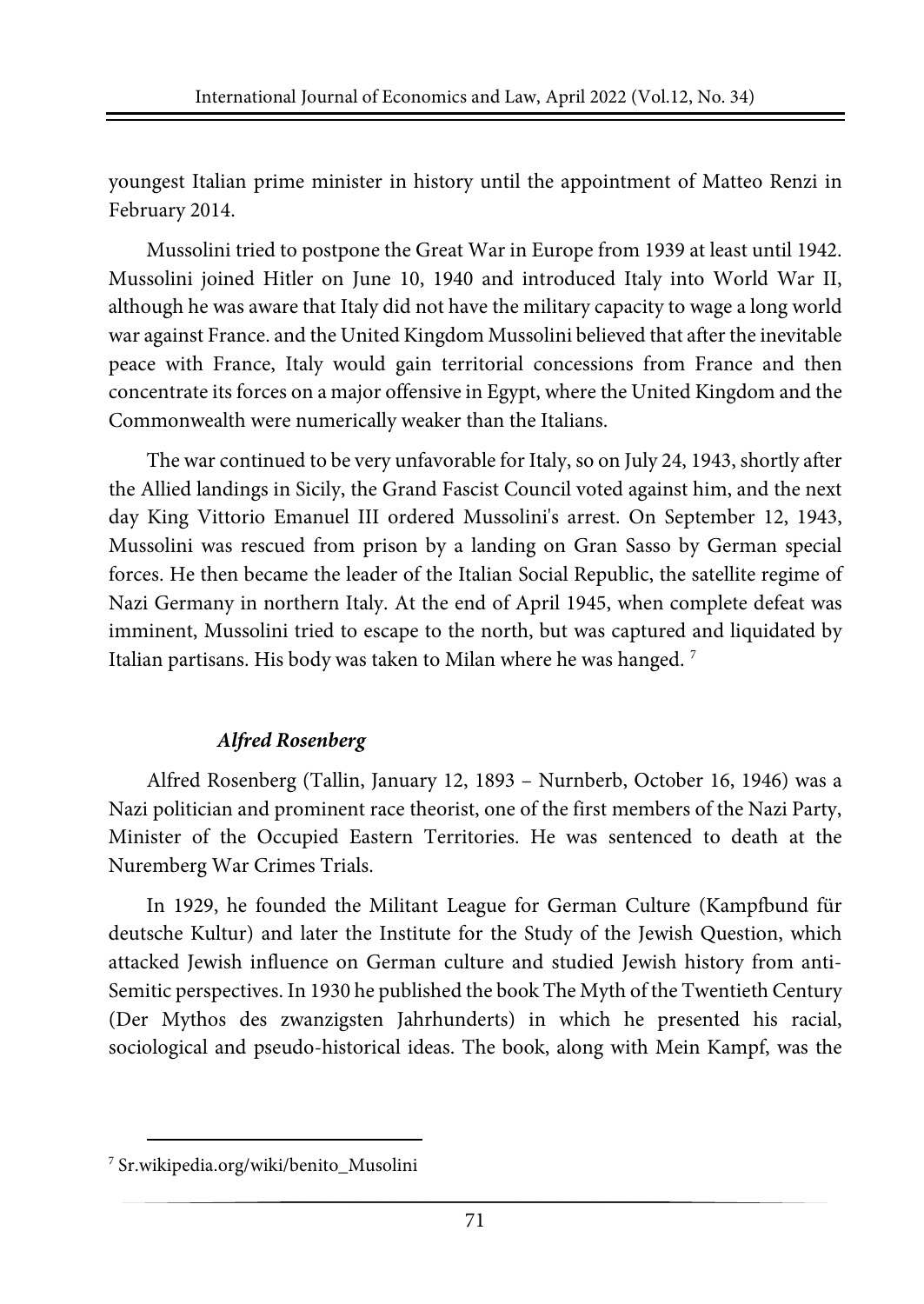most important source of ideas of the Nazi movement, although it was often criticized among the Nazis for Rosenberg's philosophical views, mostly those related to religion.

#### **1.2.Racial theories**

Rosenberg was one of the party's main racial theorists. His ideas were based on the works of earlier authors such as Arthur de Gobino, Houston Stuart Chamberlain and Madison Grant, but also on Hitler's own ideas. For him, race was a spiritual, not a biological concept.

At the bottom of his racial ladder were blacks and Semites, and at the top was a white, Aryan race. The Nordic peoples are superior to other Aryans, and include Scandinavians (including Finns), Germans, Dutch, Flemings, and British. Among them, the Germans are at the highest position; they are at the very top of the racial ladder and are the only true heirs of the ancient Nordic people who are responsible for the entire progress of civilization. Although many Nazis considered the Slavs an inferior, subservient race, Rosenberg argued that they too could fit into the Aryan race and German culture. [8](#page-7-0)

## **2. NAZISM**

## **2.2. Ideology and doctrine**

Nazism or National Socialism is an ideology that pretended to be a national and socialist view of the world. In fact, national socialization was an attempt to unite nationalism and socialism. The basic postulate of that movement became the state unity of all Germans, proclaimed in 1871, which decisively influenced national feelings and national consciousness, which was filled with pride due to military victories from 1854 to 1871 and the classification of Germany among the world powers. The arming of Germany at the end of the 19th and the beginning of the 20th century strongly intensified the aspirations as well as the demands for German rule in the world. That was the real goal of Germany in the First World War, and its defeat in 1918 did not mean the defeat of those demands, but on the contrary led to the outbreak of

<span id="page-7-0"></span><sup>8</sup> https://sr.wikipedia.org/wiki/Alfred\_Rozenberg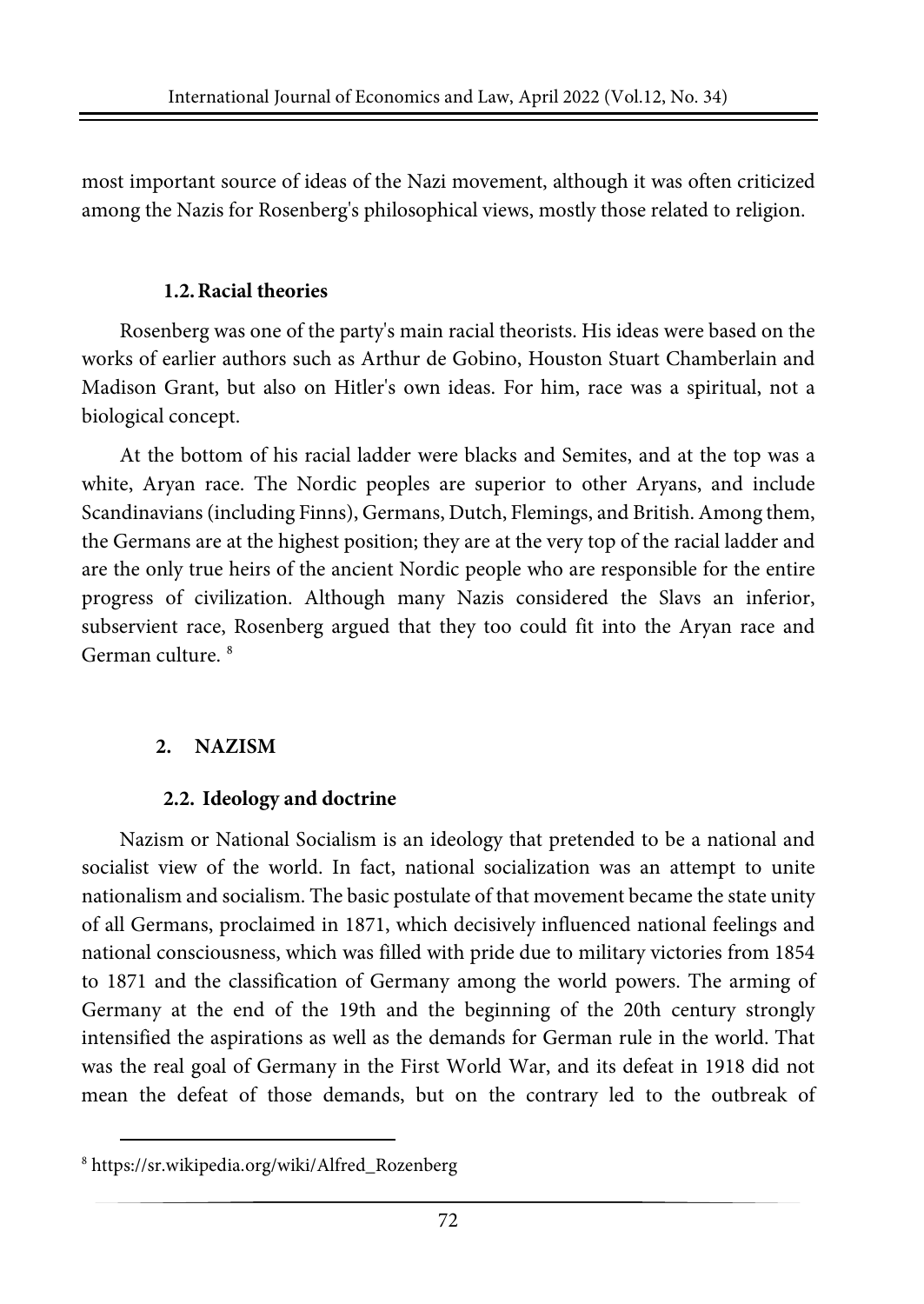nationalism and all its manifestations with the desire to renew Germany's military power.

The defeat of Germany in the First World War did not represent the defeat of nationalism and militarism in it, because soon after the end of the war, strong nationalist and militaristic tendencies reappeared. This was also affected by the fact that the Versailles Peace Treaty, for most Germans, was humiliating. It was not difficult for Nazism to fit into such an atmosphere, which was often intensified by the pathological desire for revenge.

After the end of the First World War, nationalism took over racist and social Darwinist theories and placed them at the center of its ideology. In the doctrine of racism, anti-Semitism was especially brutal, as well as the Nazi policy of "creating a lordly people and a racial elite from a pure Nordic race." An important element of Nazi ideology are some anthropogeographic conceptions, especially Ratzel's, according to which the soil on which individuals live, as completely independent individuals, creates a connection between them and becomes the basis of society and the state. In addition, Racl founded the theory of living space (lebensraum), which formed the basis of Kjollen's geopolitics and its unscientific explanations and justifications for the policy of imperialism. Theory of living space and geopolitics occupied a prominent place in the ideology of National Socialism.

In the absence of a clearly defined program, especially in relation to internal social and economic problems, the Nazis pointed out the supreme leader (Fuhrer as "supplement" to that program and classified the myth of "God's grace" and the like). The ideology of Nazism represented the negation of everything advanced in human mission and the very fact that its basis was the idea of conquest and enslavement.

## *Hitler Adolf (20 April 1889–30 April 1945)*

On April 20, 1889, in the village of Brasnau on the Austrian-Bavarian border, a child was born who was destined to rule in one of the most difficult periods in human history.

The German Workers' Party was an ideal tool for Hitler - it was a party at the very bottom and so he had a chance to play a leading role. He offered his services, and slowly pushed the party forward, until in 1920 he resigned from the army so that he could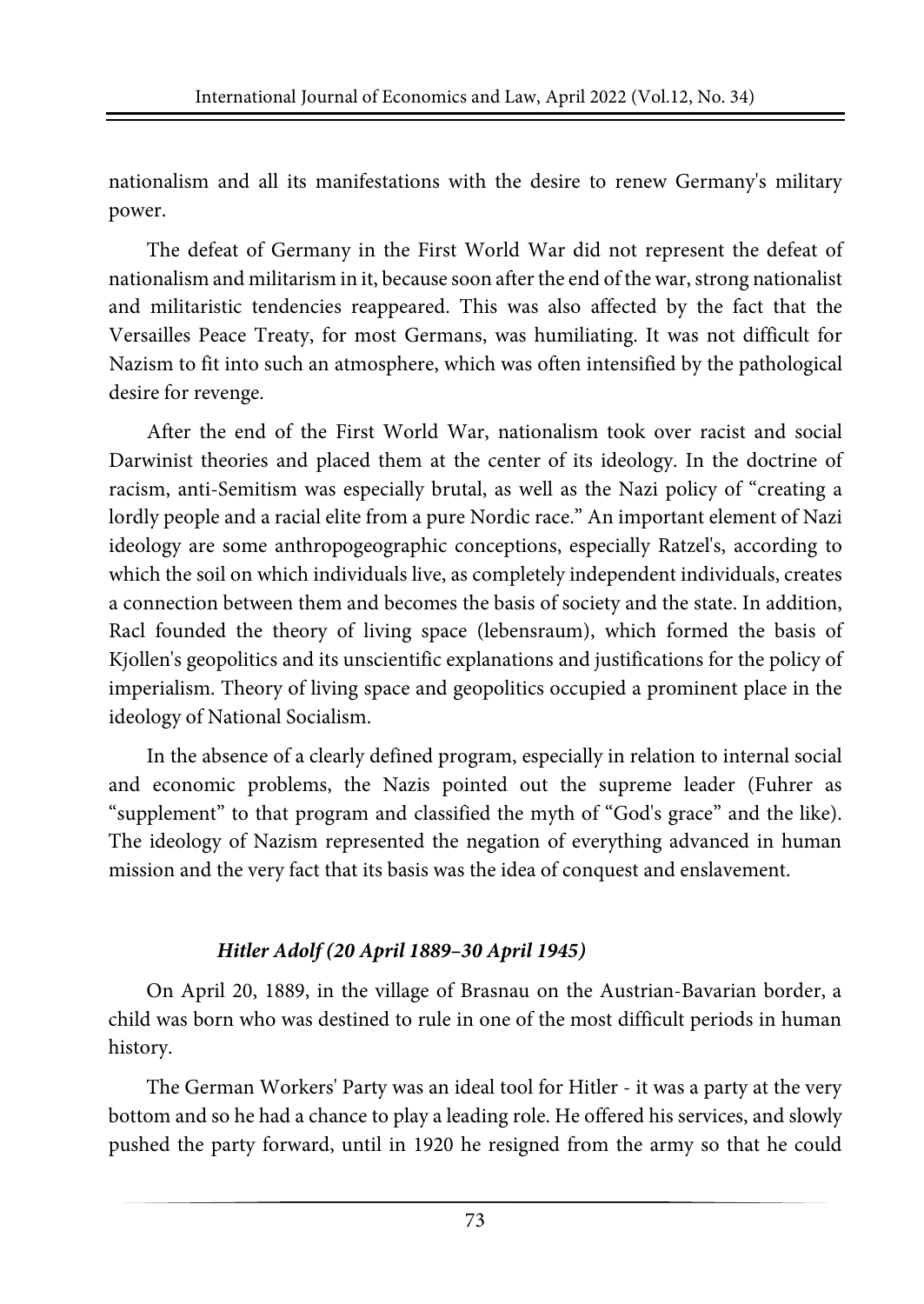dedicate himself to strengthening the party. We have an unusual talent for articulating the most vulgar populist prejudices, and his self-awareness and self-confidence have slowly begun to take shape. He learned to lie convincingly, to pretend to be clumsy, and his distrust corresponded to his contempt. People are driven by fear, greed, passion for power, envy, often evil and unimportant motives; politics, Hitler concluded, is the ability to use these weaknesses for one's own ends. [9](#page-9-0)

Hitler's bloodthirsty speeches hit the wire. The number of those attending party meetings doubled and then tripled.

In a short time, Hitler made his way to the position of the undisputed leader of the Party, which was given a new name, the National Socialist German Workers' Party (NSDAP - Nationalsozialistisch Deutsche Arbeiterpartei), or briefly the Nazi. In the pubs in Munich, Hitler recruited an army of vagrants called Sturmabteilung (brown shirts), or SA. Their task was to spread terror, fear and violence on the city streets. At the meetings, they would act as bodyguards, mercilessly beating anyone who questioned Hitler's words. And while his brutal gangs ruled the streets, he began a campaign to enchant respectable society.<sup>[10](#page-9-1)</sup>

In 1923, the Nazi Party began organizing a series of riots in Bavaria, Hitler was sentenced to five years in prison for trying to overthrow the Bavarian government. The party was dissolved, but not for long. Above all, Hitler wanted to form a movement that would break the backbone of social democracy and destroy the power of the Jews.<sup>[11](#page-9-2)</sup>

After joining the newly formed National Socialist Workers' Party (NSDAP) in 1919 and seizing the position of its president in 1921, replacing the demagogic social attributes of the party program with the National Chauvinist Party, he quickly established himself as the most extreme exhibit of the revanchist-militaristic circles of defeated Germany.

On August 19, 1934, Germany went to the polls and the Führer Adolf Hitler, with almost 90% - out of 46 million voters, only about four million had the courage to vote against him. The Nazi revolution was over. Hitler became the dictator of Germany.

<span id="page-9-0"></span><sup>9</sup> Tvist, M. Najveći zlotvori u istoriji muškarci i žene, POLITIKA, Beograd, 2004, str. 225-226.

<span id="page-9-1"></span><sup>10</sup> Tvist, M. Najveći zlotvori u istoriji muškarci i žene, POLITIKA, Beograd, 2004, str. 226.

<span id="page-9-2"></span> $^{\rm 11}$  Шели Клајн, Највећи злотвори у историји – диктатори, Београд, д.о.о. Народна књига, Београд, 2004.str. 74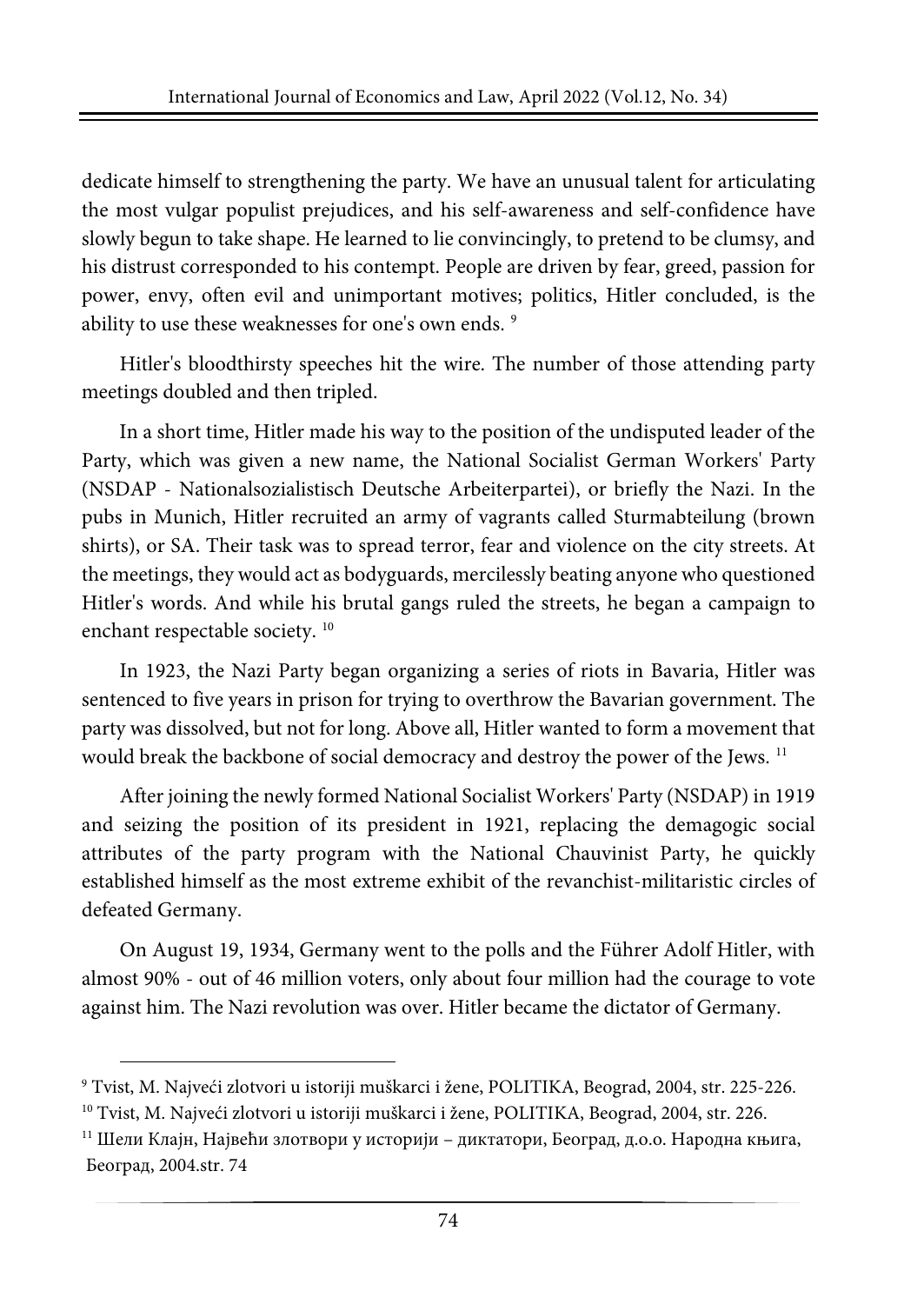In the morning hours of January 20, 1933, after several months of bloody political debate, Adolf Hitler became Chancellor of the German Reich.

From the beginning of his dictatorship, Hitler used the fact that the Weimar Republic was never officially abolished. That constitutional vacuum enabled Hitler to pass laws as he pleased. In just a few months, he broke the backbone of the entire opposition by banning communists and social democratic parties. Those were difficult times for Germany, and after only a year, it felt that it would be even harder.

On August 19, 1933, the German people were called upon to express their agreement with Hitler's takeover. It was not an election - it was more about the people's confirmation of the new chancellor's role.

Forty-five and a half million voters turned out; although over thirty-eight million voted "Yes", four million and two hundred and fifty thousand had the courage to vote "No".<sup>[12](#page-10-0)</sup>

From his program and book, and then the policy of the Reich Chancellor of January 30, 1933, it is clear that he planned and prepared the ground for waging a war of aggression against a number of other states, that he prepared a crime against peace and genocide against Jews, Slavic and Roma people (Haliti 1997: 51).

Hitler turned Germany into a totalitarian state. He introduced a fascist dictatorship, began the ruthless persecution of Jews and communists, abolished political parties, parliamentarism, trade unions, human rights and freedom of the press. Science, art, economy, the state and the army are merging, "gleeing", into the party's National Socialist apparatus (Dašić 2012: 422).

The German Nazis were especially prominent in inciting national and racial hatred. By preaching the theory of the purity of the German race, the Nazis managed to intoxicate and seduce a significant part of the German people, ideologically preparing them for the war of conquest (Dašić 2012: 422).

Germany was rapidly arming itself and preparing for the expansion of Nazi terror throughout Europe (Dašić 2012: 422).

<span id="page-10-0"></span><sup>12</sup> Šeli Klajn, Najveći zlotvori u istoriji – diktatori, Beograd, d.o.o. Narodna knjiga, Beograd, str.77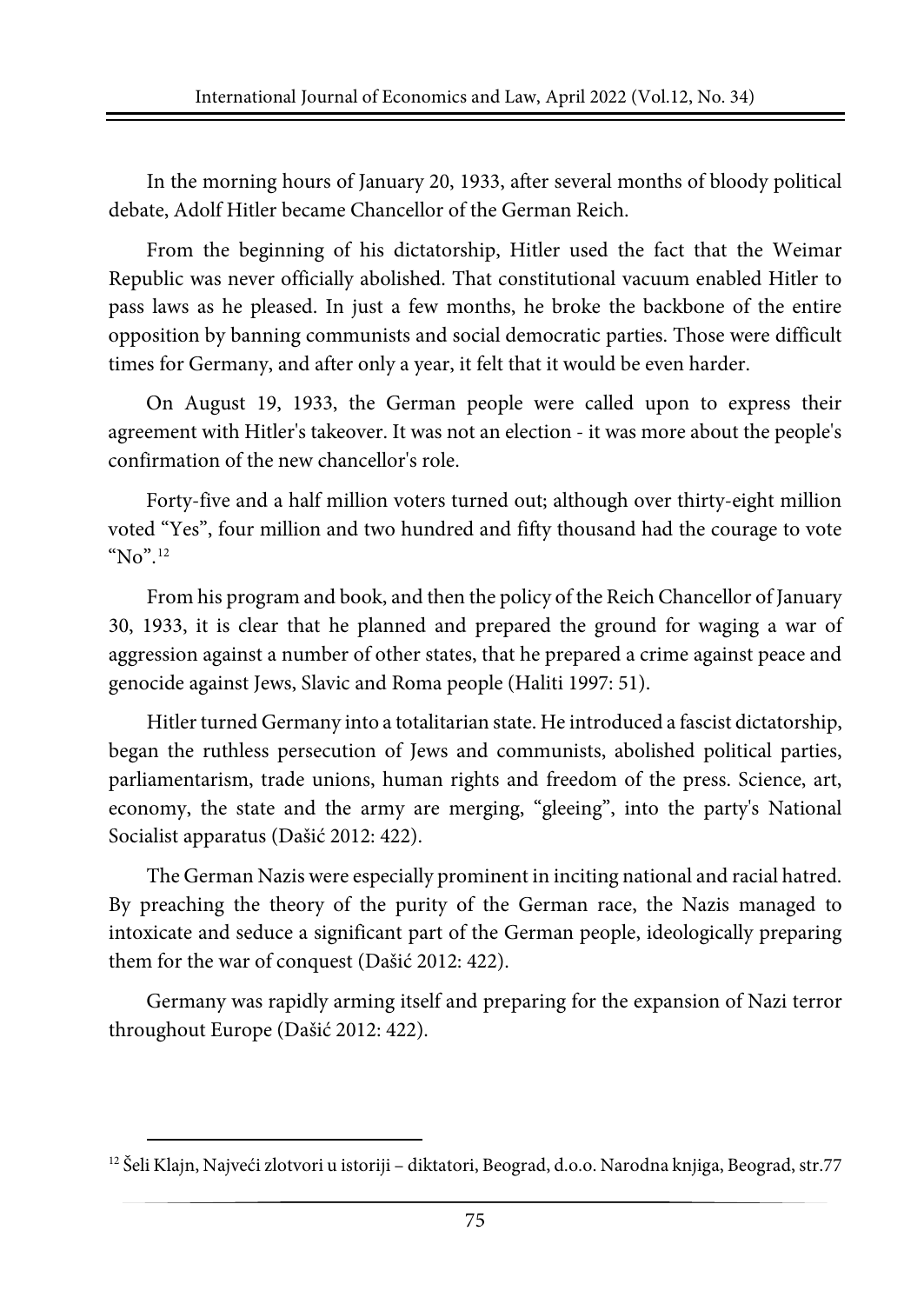#### **3. USTASHAS**

Ustasha is a term colloquially used to describe members of the Croatian fascist movement when it was founded in 1929 by Ante Pavelic under the name Ustasha - Croatian Revolutionary Organization (UHRO), which Nazi Germany appointed the ruling party in 1941 after the founding of the Independent State of Croatia. Ustasha - Croatian Liberation Movement (UHOP). The Ustasha movement in the Independent State of Croatia also had its own paramilitary formation called the Ustasha Soldiers, which was founded by Pavelić's order on May 10, 1941. In 1944, it was formally integrated with the Croatian Home Guard into the Croatian Armed Forces (HOS). Despite that, he used the term Ustasha even after that time for Pavelić's followers, that is, supporters of the Independent State of Croatia. Since the Ustasha regime was responsible for many crimes committed in World War II, the term Ustasha gained pejorative meaning, and after the war it was used by the Yugoslav authorities for separatist-oriented Croatian political emigration (so-called Ustasha emigration).

## *Ante Pavelić*

Ante Pavelić (Bradina, 14 July 1889 - Madrid, 28 December 1959) was one of the founders and leaders of the Nazi / Fascist Ustasha movement and a war criminal. After the occupation of Yugoslavia, the Nazi occupier appointed him head of the puppet Independent State of Croatia, with the title of poglavnik.

Pavelić was a lawyer and politician from the Croatian Party of Rights during the Kingdom of Yugoslavia. When he was elected a member of the National Assembly of the Kingdom of Serbs, Croats and Slovenes in 1927, he said in his first speech that his arrival was not a confirmation that he recognized the current situation, but that he would fight against it for Croatian independence. How much intolerance and violence lurked behind that statement could not be guessed at the time.

By the end of the 1920s, his political activities were becoming more radical as he called on Croats to revolt against Yugoslavia and planned to create an independent Croatia under Italian protectorate.

After King Alexander I Karadjordjevic introduced the January 6th dictatorship in 1929 and banned all political parties, Pavelić went abroad and, together with the Internal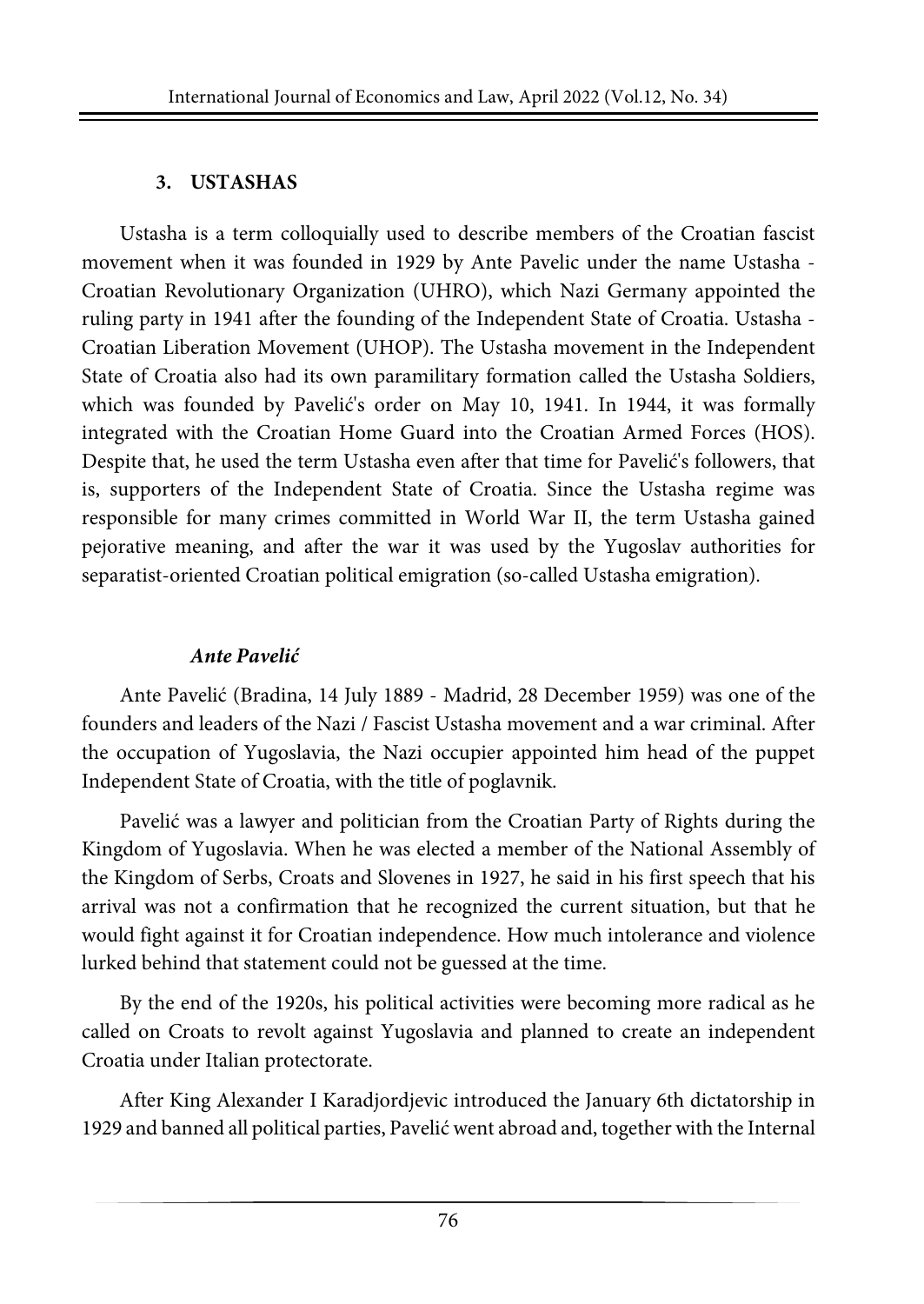Macedonian Revolutionary Organization (VMRO), planned to break up Yugoslavia, for which he was sentenced in absentia by Yugoslav authorities death.

In the meantime, Pavelić came to Italy, where he founded the Ustasha movement with the aim of creating an independent Croatia. Pavelic included terrorist actions in the Ustasha program, such as bombings and assassinations, started a small uprising in Lika in 1932, and it all culminated in the assassination of King Alexander, carried out together with the VMRO. Pavelić was once again sentenced to death in absentia in France. Due to international pressure, the Italians arrested him and kept him in prison for 18 months, which greatly hindered the Ustashas in the following period.

Shortly after the Axis invasion of Yugoslavia in April 1941, Slavko Kvaternik, with German permission, proclaimed the founding of the Independent State of Croatia in Pavelic's name, who soon returned, took control of the puppet government and soon created a political system similar to Nazi Germany and fascist Italy. Pavelić had to make territorial concessions to the Italians. The brutal regime led by Pavelić was responsible for the genocidal persecution of Serbs, Jews and Roma living in the NDH, which included the mass murder of hundreds of thousands of Serbs and tens of thousands of Jews and Roma, as well as the persecution of anti-fascist Croats. The racial policies of the Independent State of Croatia significantly contributed to the rapid loss of control over the occupied territory, where the population went en masse to the partisans and Chetniks, and even forced the German authorities to try to curb Pavelić and his genocidal campaign.

At the end of the war in 1945, Pavelić ordered his army to fight even after the German surrender, but he himself fled to Austria and avoided repatriation by being in Bleiburg. Pavelić eventually reached Argentina, where he remained politically active. When Croatian-Ustasha immigration to Argentina in 1957 celebrating "Independence Day", ie the day of the creation of the Independent State of Croatia (April 10), Blagoje Jovović shot Pavelić, but the former Ustasha leader survived, after which he fled to Franco's Spain. He died in Spain from the wounds received during the assassination. He never came out of the hospital. He was buried in Madrid, where his grave is still located as of January 2022.[13](#page-12-0)

<span id="page-12-0"></span><sup>13</sup> <https://sr.wikipedia.org/wiki/> Ante\_Pavelić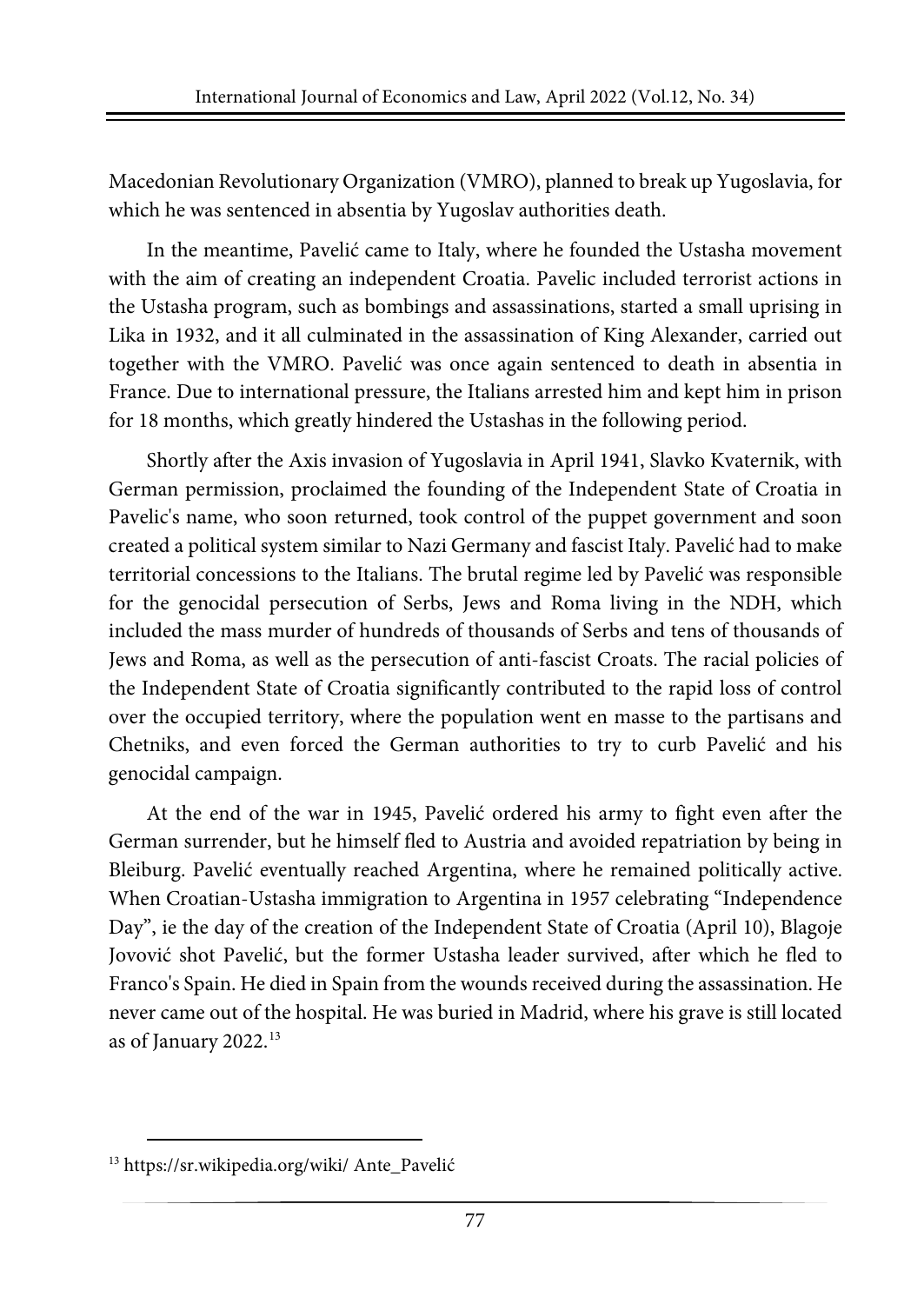## **CONCLUSION**

The 20th century is, unfortunately, the century of Genocide. Different groups (national, ethnic, racial or religious) have experienced as such, throughout history, an attempt at partial or complete extermination. That century was marked by a monstrous inhuman desire to exterminate entire national, ethnic, racial or religious groups as such, to prevent their biological, cultural, social and environmental survival.

These aspirations have been noticeable in the entire history of civilization, since the original community, to reach their peak by embedding in the foundations of the Nazi ideology defined in Mein Kampf, Adolf Hitler and implementing it in extermination camps in World War II.

The genesis of discrimination and segregation of the Roma dates back to more than 1000 years ago, when the Roma set out from the homeland of India to wander the world for centuries. European rulers reacted to the appearance of Roma queues by passing orders and laws that legalized the persecution, isolation and suffering of Roma.

In the middle of the 19th century, this animosity was articulated in the emergence of Racial Theory among a layer of"quasi-scientists" in Western Europe. It is paradoxical that the originators of this idea are not Germans, but the French Earl Joseph Arthur De Gobino and the British Houston Stuart Chamberlain.

In this doctrine, the Roma are treated as a "dirty race" and as such destined for extinction. In Germany, the term "life unworthy of life" is being introduced, suggesting that Roma should be sterilized and eliminated as human beings. This term, with the same name, was incorporated into the Nazi racial theory in 1933. The entry of other Roma into the territory of Germany has been strictly forbidden ever since. In 1926, the "Gypsy Suppression Act" was passed in Bavaria.

Hitler began persecuting Roma as early as 1934, and sent the first to camps during the 1936 Berlin Olympics. In the same year, they were selected for sterilization and castration and sent to camps in Dachau, Dieselstrase, and Sacsenhausen.

Thousands of Roma were killed in the Babi Jar valley, then Einsatzgrupen D burned the bodies of 800 executed Roma in Simferopol. In November 1941, about sixty brothels had already been established in the occupied territories where Roma women - prisoners of war were forced to work. A concentration camp in Jasenovac was established in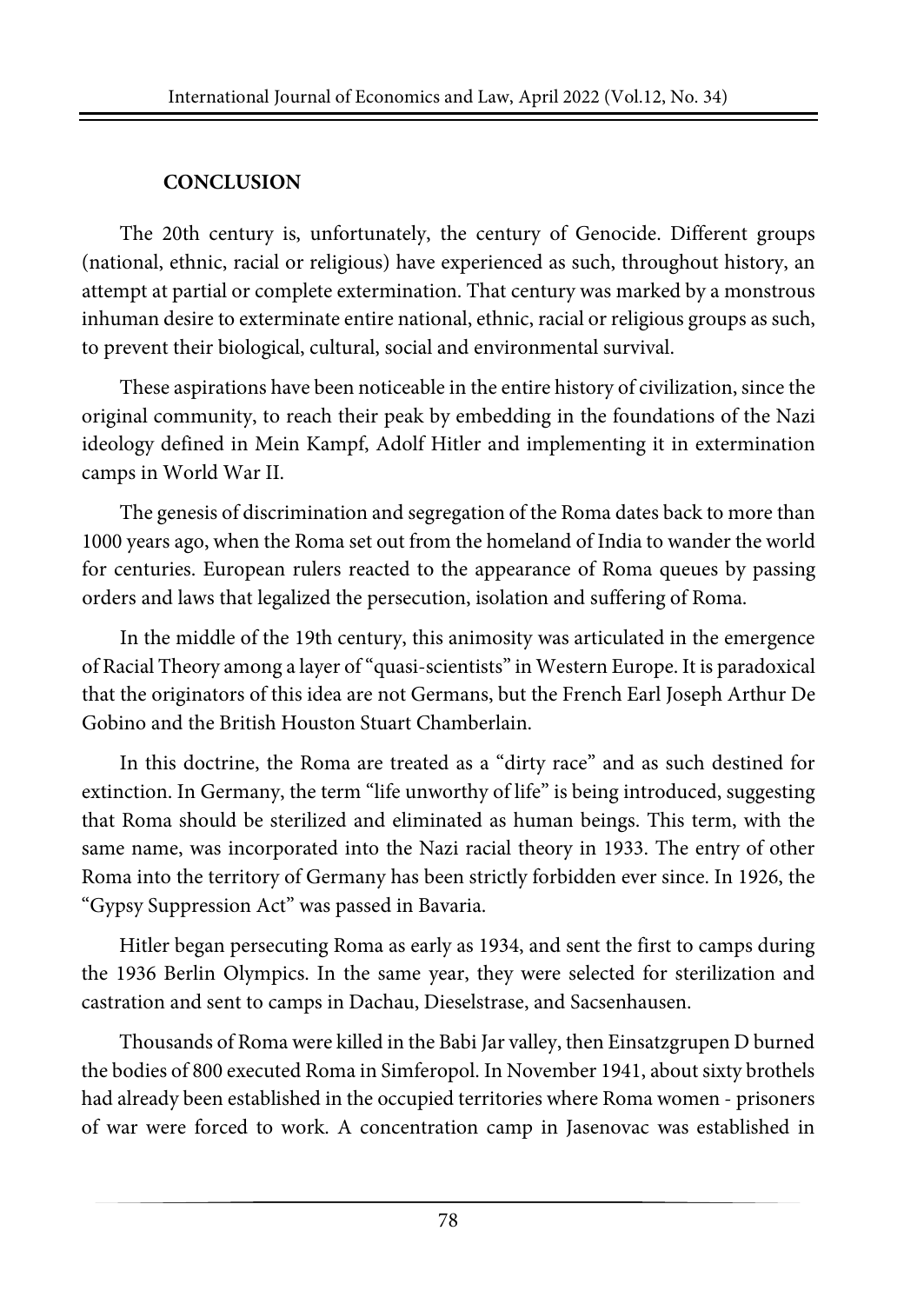Croatia in 1941. Opposite Jasenovac, between the rivers Sava and Una, was the village of Ustica. From 1942 to 1945, there was an Ustasha camp for Roma - a "gypsy camp".

It housed Roma families who, after being deported due to overcrowding, could not be accommodated in the 3C Ciglana Jasenovac camp.

This was followed by the transport of Sinti and Roma from Germany to the Auschwitz-Birkenau camp, where 4,000 Sinti and Roma were executed with poison gas in just one day.

Thirty-nine Roma children were transferred from St. Josefspflege to an orphanage in Mulfingen, Germany, where 35 were executed during various experiments on them.

When the first Soviet soldiers entered Auschwitz on January 27, they found only one Roma among the surviving detainees.

None of the Sinti and Roma survivors were called as witnesses at the Nuremberg trial. Unlike the Jews, most of whom disappeared in gas chambers, Roma died and were executed outside the camps, were killed individually or in groups where they were found or died on the way to the camps, which makes it difficult to estimate the number of Roma victims.

Adolf Hitler is the personification of the greatest evil that has befallen the Roma in their history. Or it is an even greater evil and injustice that this fact is not recognized by the Roma through the forms of international law. Some perpetrators were punished and some escaped punishment, but none because of the Genocide committed against the Roma.

Auschwitz-eternal admonition. You need to write about it, talk about it, make movies. Not to intimidate people, but not to forget Nazism and to warn of the danger that threatens the world from growing Nazism. All those who want to rehabilitate the Nazi era today should be brought to that museum, those who claim that there was no camp or extermination, those who in 1978 kept bookstores in some countries under the name "Rudolf Hess" with Nazi literature and the flag, those who tolerate neo-Nazi organizations and their provocative practices in the West. Of course, also those who made it possible for thousands of Nazi criminals to live and develop their criminal activity in the world even today.

Based on established facts, eyewitnesses, witnesses, historical and legal documents, it is indisputable that the crime of genocide against Roma was committed during the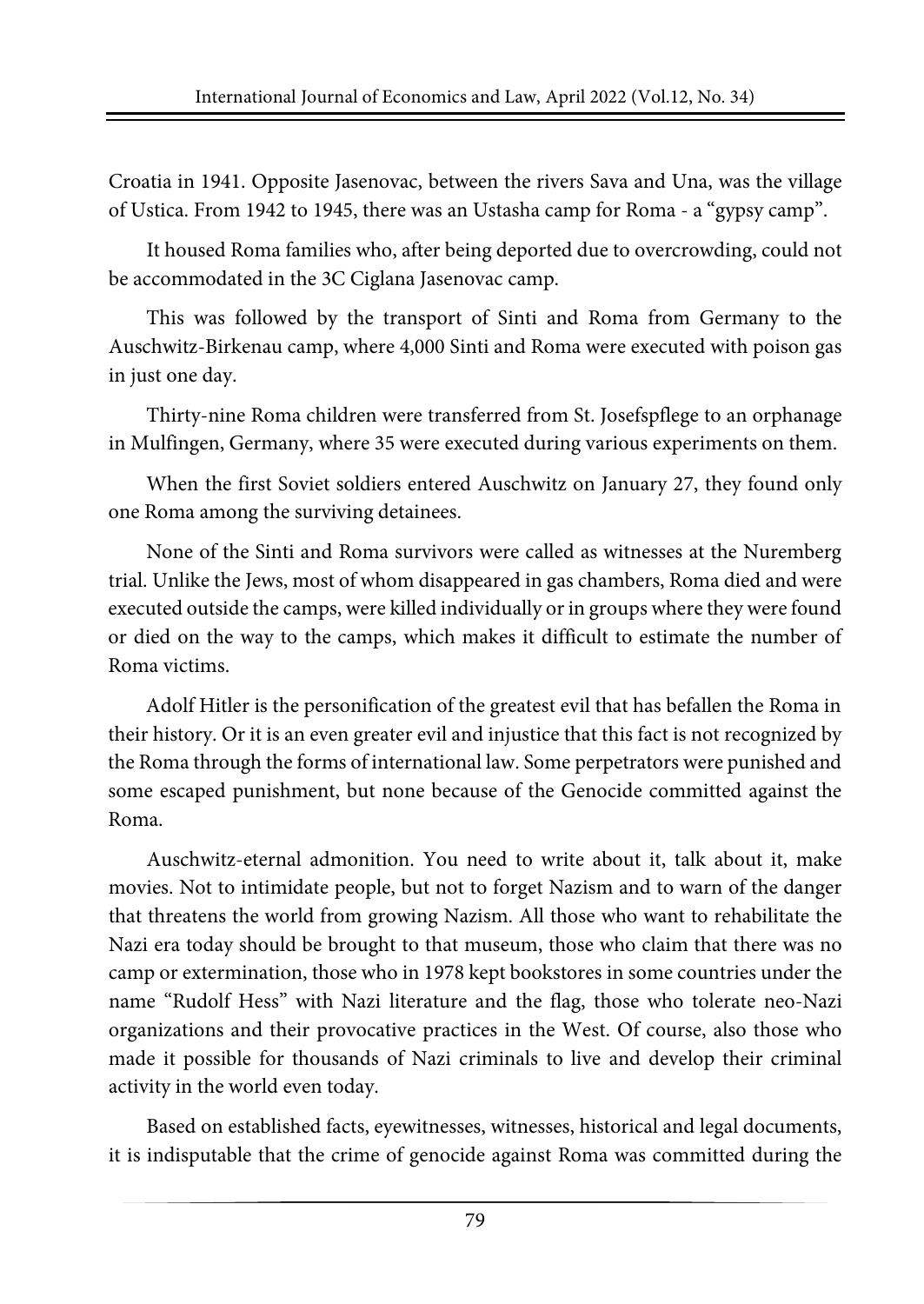Second World War. Roma victims of genocide have not been compensated. No one has calculated how many 39 fewer Roma there are today as a result of the crime of genocide. The whole world knows about the murder of six and a half million Jews, the whole world talks about the tragedy of the Jewish people and few talk about the tragedy of the Roma, few know that three and a half million Roma died in the camps of the Third Reich. Our three and a half million Roma in the Second World War have not yet been officially recognized by the German government. There is no official book that talks about the Roma Holocaust. Let's say that three and a half million dead is the closest to the truth, three and a half million for one forgotten Holocaust. The truth about the suffering of our Roma remained in Auschwitz. I hope that this scientific work across Europe will make a significant contribution to spreading knowledge and teaching about destruction and will be a starting point for discussions between parents and children about morals, ethics and human values, not only today but also in the future. But this study and my scientific work cannot, for the one who is interested, be anything but the beginning14.

#### **REFERENCES**

- 1. Kasirer, E., Mit o državi, Beograd, 1972, str. 233-246.
- 2. Renan, E., Šta je nacija, Srpska nacionalna omladima, Beograd, 1907, str. 24
- 3. Robertson, D., The Renguin Dictionary of Politics, London, 1986.
- 4. Stanovčić, V. Enciklopedija političke kulture, Politika, Beograd, 1993. str. 317-318.
- 5. Šeli Klajn: Najveći zlotvori u istoriji diktatori, POLITIKA, Newspapers and Magazines d.o.o. Narodna knjiga, Beograd,2004. str. 71
- 6. Šeli Klajn: Највећи злотвори у историји диктатори, Београд, д.о.о. Народна књига, Београд, 2004.str. 74
- 7. Большая Советская Энциклопедия, Moskva, 1955, str. 29-32.
- 8. Халити, Б. Размишљања о ромском питању, Изадавач Нолит, Београд, 2006, str-37-40)

## **Internet**

- 1. https://bs.wikipedia.org/wiki/Arthur\_de\_Gobineau
- 2. <https://sr.wikipedia.org/wiki/> Ante\_Pavelić